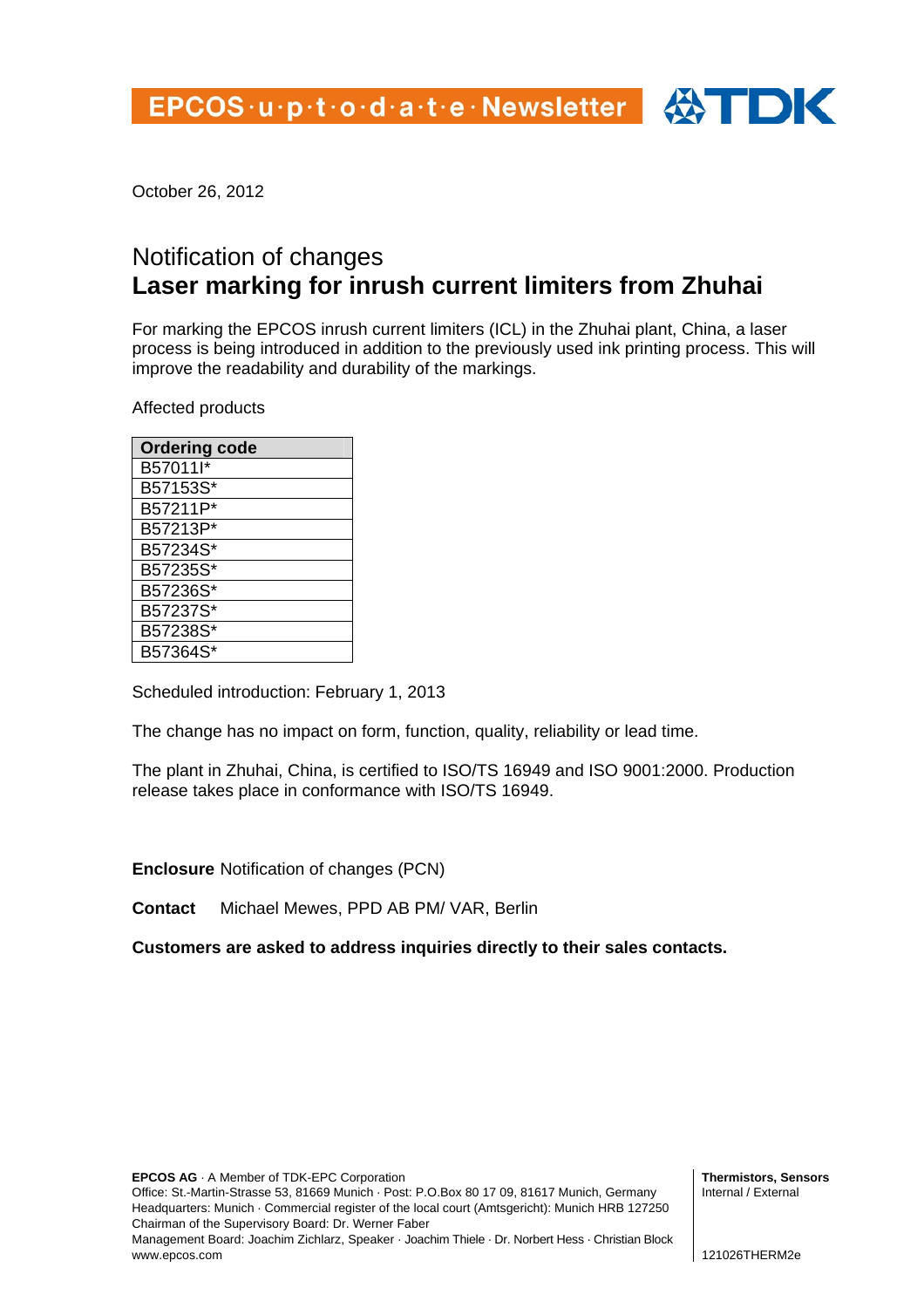

## **Product / Process Change Notification Produkt-/ Prozess-Änderungsmitteilung**

| 1. ID No. $/$ ID-Nr.:<br>PPD 08/T117                                                                                                                                       |          | 2. Date of announcement / Datum der Ankündigung:<br>October 26, 2012 |                                                 |                                             |
|----------------------------------------------------------------------------------------------------------------------------------------------------------------------------|----------|----------------------------------------------------------------------|-------------------------------------------------|---------------------------------------------|
| 3. Type $/$<br>Produktgruppe:                                                                                                                                              |          | Old ordering code /<br>Alte Bestell-Nr.:                             | New ordering code /<br><b>Neue Bestell-Nr.:</b> | Customer part number /<br>Kundensachnummer: |
| Inrush current limiter /                                                                                                                                                   | B57011I* |                                                                      | No change /                                     |                                             |
| Einschaltstrom-                                                                                                                                                            | B57153S* |                                                                      | Keine Änderung                                  |                                             |
| begrenzer                                                                                                                                                                  | B57211P* |                                                                      |                                                 |                                             |
| (ICL)                                                                                                                                                                      | B57213P* |                                                                      |                                                 |                                             |
|                                                                                                                                                                            | B57234S* |                                                                      |                                                 |                                             |
|                                                                                                                                                                            | B57235S* |                                                                      |                                                 |                                             |
|                                                                                                                                                                            | B57236S* |                                                                      |                                                 |                                             |
|                                                                                                                                                                            | B57237S* |                                                                      |                                                 |                                             |
|                                                                                                                                                                            | B57238S* |                                                                      |                                                 |                                             |
|                                                                                                                                                                            | B57364S* |                                                                      |                                                 |                                             |
| 4. Description of change / Beschreibung der Änderung:                                                                                                                      |          |                                                                      |                                                 |                                             |
| In addition to the previously used ink printing process, EPCOS is introducing laser marking to mark the<br>components. This will improve the quality of the marking. /     |          |                                                                      |                                                 |                                             |
| Neben dem bislang verwendeten Stempeldruckverfahren wird zusätzlich ein Laserdruckverfahren<br>eingeführt, um die Beständigkeit der Bedruckung zu verbessern.              |          |                                                                      |                                                 |                                             |
| 5. Effect on the product or for customers (quality, specification, lead time) /<br>Auswirkung auf das Produkt oder für den Kunden (Qualität, Spezifikation, Lieferzeiten): |          |                                                                      |                                                 |                                             |
| There will be no impact on form, fit, function, quality, reliability and lead time. /                                                                                      |          |                                                                      |                                                 |                                             |
|                                                                                                                                                                            |          |                                                                      |                                                 |                                             |
| Diese Änderunghat keinen Einfluß auf Form, Funktion, Qualität, Zuverlässigkeit und Lieferzeit.                                                                             |          |                                                                      |                                                 |                                             |
| 6. Quality assurance measures / Maßnahmen zur Qualitätssicherung:                                                                                                          |          |                                                                      |                                                 |                                             |
| The plant in Zhuhai, China, is certified according to ISO/TS 16949 and ISO 9001:2000. Production release<br>in conformance with ISO/TS 16949./                             |          |                                                                      |                                                 |                                             |
| Das Werk in Zhuhai, China, ist nach ISO/TS 16949 und ISO 9001:2000 zertifiziert. Produktionsfreigabe<br>erfolgt nach ISO/TS 16949.                                         |          |                                                                      |                                                 |                                             |
| 7. Scheduled date of introduction / Geplante Einführung: February 1, 2013                                                                                                  |          |                                                                      |                                                 |                                             |
| 8. Customer feedback / Rückmeldung vom Kunden:                                                                                                                             |          |                                                                      |                                                 |                                             |
| If EPCOS does not receive notification to the contrary within a period of 10 weeks, EPCOS assumes that                                                                     |          |                                                                      |                                                 |                                             |
| the customer agrees to the change. For an interim period we cannot rule out that old as well as new                                                                        |          |                                                                      |                                                 |                                             |
| products will be shipped.<br>Falls EPCOS innerhalb von 10 Wochen keine gegenteilige Mitteilung erhält, geht EPCOS davon aus, dass                                          |          |                                                                      |                                                 |                                             |
| die geplante Änderung vom Kunden akzeptiert ist. Innerhalb einer Übergangszeit kann es vorkommen,<br>dass sowohl alte wie auch neue Ware geliefert wird.                   |          |                                                                      |                                                 |                                             |